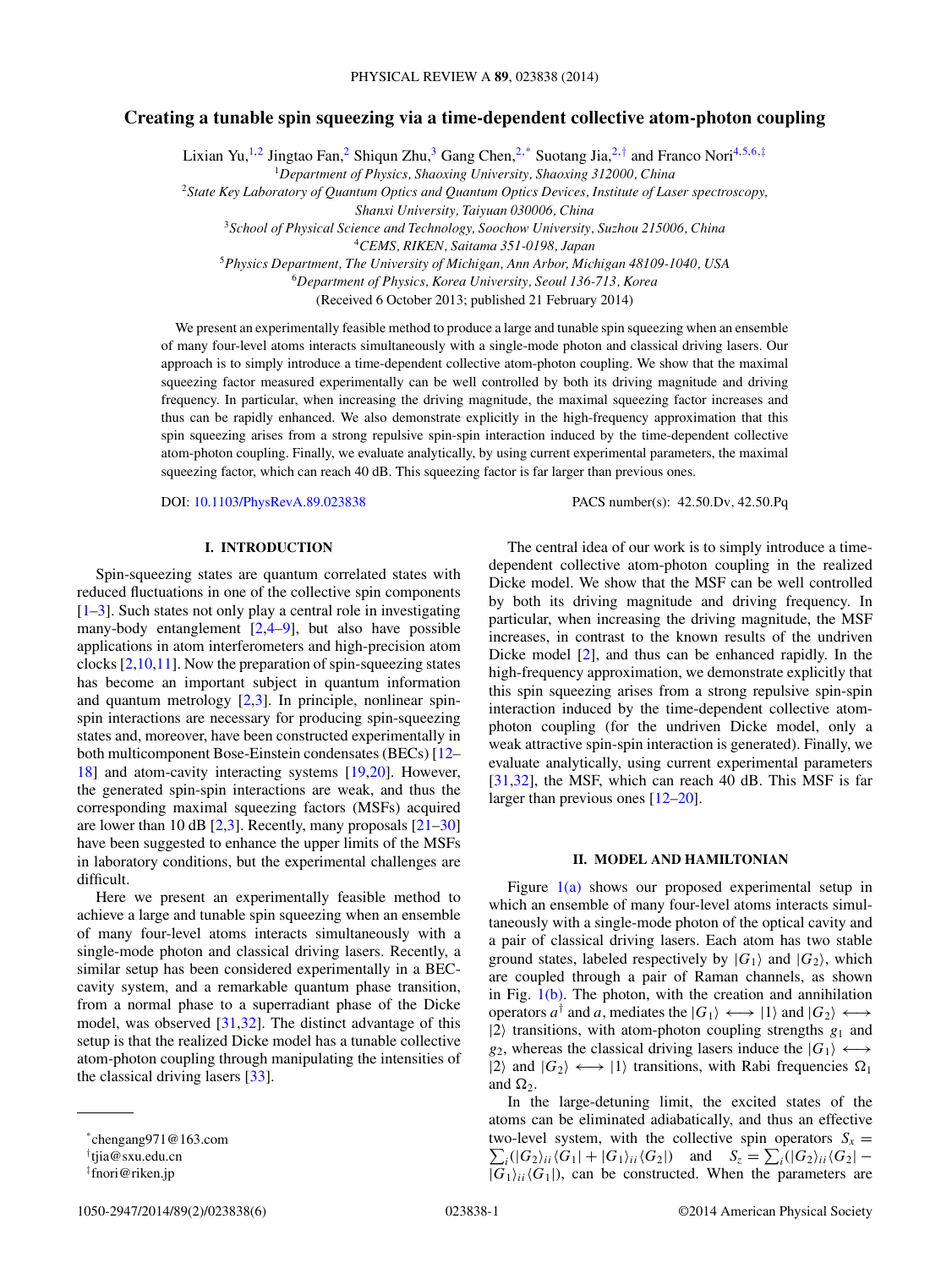<span id="page-1-0"></span>

FIG. 1. (Color online) (a) Proposed experimental setup. (b) The atom energy levels are driven simultaneously by a single-mode photon of the optical cavity and a pair of classical driving lasers.

chosen as [\[33\]](#page-5-0)

$$
\frac{g_1^2}{\Delta_1} = \frac{g_2^2}{\Delta_2}, \quad \frac{g_1 \Omega_1}{\Delta_1} = \frac{g_2 \Omega_2}{\Delta_2}, \tag{1}
$$

we realize a Dicke-like Hamiltonian [\[34\]](#page-5-0)

$$
H = \Delta_p a^{\dagger} a + \omega_0 S_z + \frac{g}{\sqrt{N}} (a^{\dagger} + a) S_x.
$$
 (2)

In the Hamiltonian (2), the effective cavity frequency  $\Delta_p$  =  $\delta_c + N g_1^2 / \Delta_1$ , where  $\delta_c = \omega_c - (\omega_{l2} - \omega_b')$ , *N* is the number of atoms,  $\omega_c$  is the real cavity frequency,  $\omega'_b = (\omega_{l2} - \omega_{l1})/2$ is a frequency close to the frequency  $\omega_b$  of energy level  $|G_2\rangle$ ,  $\omega_{l1}$  and  $\omega_{l2}$  are the driving frequencies of the classical lasers, respectively, and  $\Delta_1$  is the detuning. This effective cavity frequency  $\Delta_p$  varies from −GHz to GHz, and even goes beyond this regime. However, when  $\Delta_p < 0$ , the system be-comes unstable [\[31,32\]](#page-5-0). Thus, hereafter we consider  $\Delta_p \geq 0$ . The effective atom frequency  $\omega_0 = (\omega_b - \omega'_b)$ , which is of the order of several hundred kHz. The collective atom-photon the order of several hundred kHz. The collective atom-photon coupling strength  $g = \sqrt{N}g_1\Omega_1/\Delta_1$ , which can reach the order of a GHz by independently manipulating the intensities of the classical driving lasers.

## **III. SPIN SQUEEZING**

This four-level model has been regarded as a promising candidate to produce both field squeezing and spin squeezing. For example, two-mode field squeezing [\[35\]](#page-5-0) and unconditional two-mode squeezing of separated atomic ensembles [\[36\]](#page-5-0) have been considered by introducing two cavities, mediating the  $|G_1\rangle \longleftrightarrow |1\rangle$  and  $|G_2\rangle \longleftrightarrow |2\rangle$  transitions, respectively. Recently, it has been proposed that spin squeezing can be achieved by designing degenerate ground states  $|G_1\rangle$  and  $|G_2\rangle$  $(\omega_0 = 0)$  [\[37,38\]](#page-5-0). In particular, Ref. [\[38\]](#page-5-0) demonstrated the existence of a collective atomic dark state, decoupled from the cavity mode field. When explicitly constructing this steady dark state, spin squeezing, which is considerably more robust against noise, can be achieved simultaneously [\[38\]](#page-5-0). Here, we mainly achieve a large and tunable spin squeezing by considering a time-dependent collective atom-photon coupling strength  $g(t)$ , and explore its physical consequences.

When the Rabi frequencies of the classical driving lasers are chosen as

$$
\Omega_1 = \Omega_2 = \Omega_d \cos(\omega t),\tag{3}
$$



FIG. 2. (Color online) Numerical plot of MSF  $\xi_M^2$  of the undriven Dicke model (2) (black solid curve) and the time-dependent Hamiltonian (5) (red dashed curve) when  $N = 10$ . Inset shows the MSF  $\xi_{\text{M}}^2$  for  $N = 20$ . In these figures, the other parameters are chosen as  $\Delta_p = \omega_0$  and  $\omega = 10\omega_0$ .

the collective atom-photon coupling strength becomes

$$
g(t) = g_d \cos(\omega t), \tag{4}
$$

where  $g_d = \sqrt{N} g_1 \Omega_d / \Delta_1$  is the effective driving magnitude and  $\omega$  is the driving frequency. Substituting Eq. (4) into the Hamiltonian (2) yields a time-dependent Dicke model

$$
H(t) = \Delta_p a^{\dagger} a + \omega_0 S_z + \frac{g_d \cos(\omega t)}{\sqrt{N}} (a^{\dagger} + a) S_x.
$$
 (5)

If the initial state is chosen as

$$
|\psi(0)\rangle = \left| S_z = -\frac{N}{2} \right| \otimes |0\rangle,\tag{6}
$$

the corresponding squeezing factor is defined as [\[39\]](#page-5-0)

$$
\xi_{\mathcal{R}}^2(t) = \frac{N \Delta S_{\vec{n}_{\perp}}^2(t)}{|S(t)|^2},\tag{7}
$$

where  $\vec{n}_{\perp}$  refers to an axis, which is perpendicular to the meanspin direction,  $|S| = \sqrt{\langle S_x \rangle^2 + \langle S_y \rangle^2 + \langle S_z \rangle^2}$ , and

$$
\Delta A^2 = \langle A^2 \rangle - \langle A \rangle^2 \tag{8}
$$

is the standard deviation. If  $|\xi_R^2| < 1$ , the state is spin squeezed, and its phase sensitivity,  $\Delta \varphi = \xi_R^2 / \sqrt{N}$ , is improved over the shot-noise limit. In addition, the initial state  $|0\rangle$  is a pure state not containing any photons and consequently is not affected by the cavity decay [\[40,41\]](#page-5-0).

It is very difficult to derive an analytical expression for the squeezing factor of the time-dependent Hamiltonian (5). However, in experiments, the MSF

$$
\xi_{\rm M}^2 = \min\left[\xi_{\rm R}^2(t)\right] \tag{9}
$$

is usually measured [\[2\]](#page-5-0). Thus, hereafter we focus mainly on this MSF  $\xi_M^2$ . In Fig. 2, we numerically calculate the MSF  $\xi_M^2$ of the undriven Dicke model (2) (black solid curve) and the time-dependent Hamiltonian (5) (red dashed curve), with the same initial state  $|\psi(0)\rangle$ .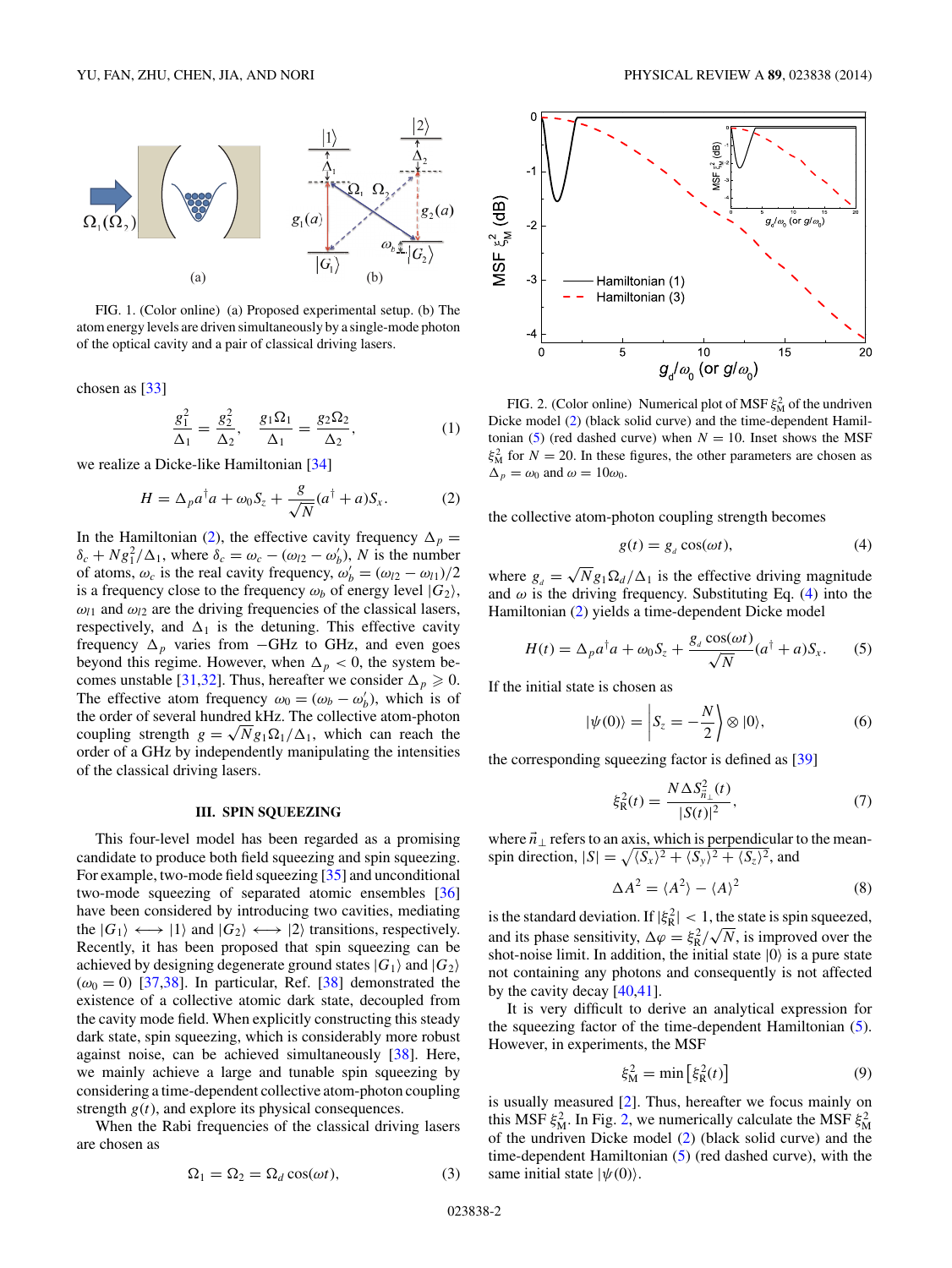<span id="page-2-0"></span>

FIG. 3. Numerical plot of MSF  $\xi_{\text{M}}^2$  of the time-dependent Hamil-tonian [\(5\)](#page-1-0) when  $g_d = 20\omega_0$  and  $N = 10$ .

For the undriven Dicke model [\(2\)](#page-1-0), when increasing the static collective atom-photon coupling *g*, the MSF  $\xi_{\text{M}}^2$  increases rapidly and then decreases once *g* goes beyond a critical value  $g_c$ . Its physics can be understood as follows: When  $g < g_c$ , the system is located at the normal phase with no macroscopic collective excitations of both the atoms and the photon, i.e.,  $\langle a^{\dagger} a \rangle = 0$ . However, this virtual photon acts as a bus and thus generates an attractive spin-spin interaction  $-S_x^2$ , which can be demonstrated, in the limit when  $\Delta_p \gg g$ , by second-order perturbation theory [\[42–45\]](#page-5-0). Moreover, the interaction strength depends on  $g^2/\Delta_p$ . Thus, when increasing a weak *g*, the MSF  $\xi_{\text{M}}^2$  increases. When  $g > g_c$ , the undriven Dicke model exhibits a strong atom-photon interaction. When increasing *g*, the atoms and the photon become more and more entangled, and the spin squeezing is suppressed. In particular, in the limit when  $g \gg {\{\Delta_p, \omega_0\}}$ , this atom-photon interaction plays a dominate role in the quantum dynamics of the undriven Dicke model. For the given initial state  $|\psi(0)\rangle$ , we have

$$
S_z(t) = \frac{N}{2}\cos(Cgt),\tag{10}
$$

where  $C = a^{\dagger} + a$ , and thus

$$
\xi_{\rm R}^2(t) = 0. \tag{11}
$$

This result agrees well with the direct numerical calculation, as shown by the black solid curve of Fig. [2.](#page-1-0)

For the time-dependent Hamiltonian [\(5\)](#page-1-0), the MSF  $\xi_{\text{M}}^2$ exhibits some surprising behavior. As shown by the red dashed curve of Fig. [2,](#page-1-0) the MSF  $\xi_{\text{M}}^2$  can be largely enhanced by increasing the driving magnitude  $g_{d}$ , which is in contrast to the results of the undriven Dicke model. In Fig. 3, we numerically plot the MSF  $\xi_{\text{M}}^2$  as a function of the driving frequency  $\omega$ . We find that the  $\widetilde{\text{MSF}} \xi_{\text{M}}^2$  can also be enhanced by choosing a proper driving frequency *ω*. In the high-frequency regime, the MSF  $\xi_M^2$  decreases when increasing the driving frequency *ω*. The above predictions imply that a large MSF can be prepared by controlling the time-dependent collective atom-photon coupling *g*(*t*) in experiments.

# **IV.**  $g_d$ -INDUCED STRONG REPULSIVE **SPIN-SPIN INTERACTION**

We now illustrate the fundamental physics that explains why this surprising behavior of spin squeezing can occur in the driven Dicke model. In general, we cannot extract the interesting physics for any driving frequency *ω*. Fortunately, in the high-frequency approximation, we will demonstrate explicitly that the time-dependent collective atom-photon coupling gives rise to a magnitude-dependent repulsive spin-spin interaction, which is essential for producing spin squeezing. This result is quite different from that of the undriven Dicke model, in which only a weak attractive spin-spin interaction is generated by the static collective coupling.

We first employ a time-dependent unitary transformation

$$
U(t) = \exp[-i\chi\sin(\omega t)(a^{\dagger} + a)S_x],\tag{12}
$$

with

$$
\chi = \frac{g_d}{\omega \sqrt{N}},\tag{13}
$$

to rewrite the time-dependent Hamiltonian [\(5\)](#page-1-0) as

$$
H_{\mathbf{u}}(t) = U^{\dagger}(t)H(t)U(t) - iU^{\dagger}(t)\frac{\partial U(t)}{\partial t}.
$$
 (14)

After a straightforward calculation, we have

$$
H_{\mathbf{u}}(t) = \Delta_p \left[ a^{\dagger} a + i \chi \sin(\omega t) (-a^{\dagger} + a) S_x + \chi^2 \sin^2(\omega t) S_x^2 \right]
$$
  
+  $\omega_0 \{ S_z \cos[\chi \sin(\omega t) (a^{\dagger} + a)]$   
+  $S_y \sin[\chi \sin(\omega t) (a^{\dagger} + a)] \}.$  (15)

In addition, for a given quantum state  $|\psi(t)\rangle$  of the Hamiltonian [\(5\)](#page-1-0), the time-dependent quantum state of the Hamiltonian (14) is written as

$$
|\psi_{\mathbf{u}}(t)\rangle = U(t) |\psi(t)\rangle. \tag{16}
$$

When  $t = 0$ ,  $|\psi_u(0)\rangle = U(0)|\psi(0)\rangle = |\psi(0)\rangle$ . By means of the formulas

$$
\cos[\vartheta \sin(\omega t)] = J_0(\vartheta) + 2 \sum_{m=1}^{\infty} J_{2m}(\vartheta) \cos(2m\omega t),
$$
  
\n
$$
\sin[\vartheta \sin(\omega t)] = 2 \sum_{m=1}^{\infty} J_{2m+1}(\vartheta) \sin[(2m+1)\omega t],
$$
\n(17)

$$
\sin[\vartheta \sin(\omega t)] = 2 \sum_{m=1}^{n} J_{2m+1}(\vartheta) \sin[(2m+1)\omega t],
$$

where  $J_0(\cdot)$  and  $J_m(\cdot)$  are the zeroth- and integer-order Bessel functions, respectively, the time-dependent Hamiltonian (15) is rewritten as

$$
H_{\mathbf{u}}(t) = \sum_{n=-\infty}^{\infty} h_n \exp(in\omega t), \tag{18}
$$

where

$$
h_{-1} = \omega_0 J_1 \left[ \frac{g_d(a^\dagger + a)}{\sqrt{N}\omega} \right] S_y - \frac{\Delta_p g_d(a - a^\dagger) S_x}{2\sqrt{N}\omega}, \qquad (19)
$$

$$
h_0 = \Delta_p a^\dagger a + \omega_0 J_0 \left[ \frac{g_d (a^\dagger + a)}{\sqrt{N} \omega} \right] S_z + \frac{\Delta_p g_d^2 S_x^2}{2N \omega^2},\qquad(20)
$$

$$
h_1 = \frac{\Delta_p g_d (a - a^\dagger) S_x}{2\sqrt{N}\omega} + \omega_0 J_1 \left[ \frac{g_d (a^\dagger + a)}{\sqrt{N}\omega} \right] S_y. \tag{21}
$$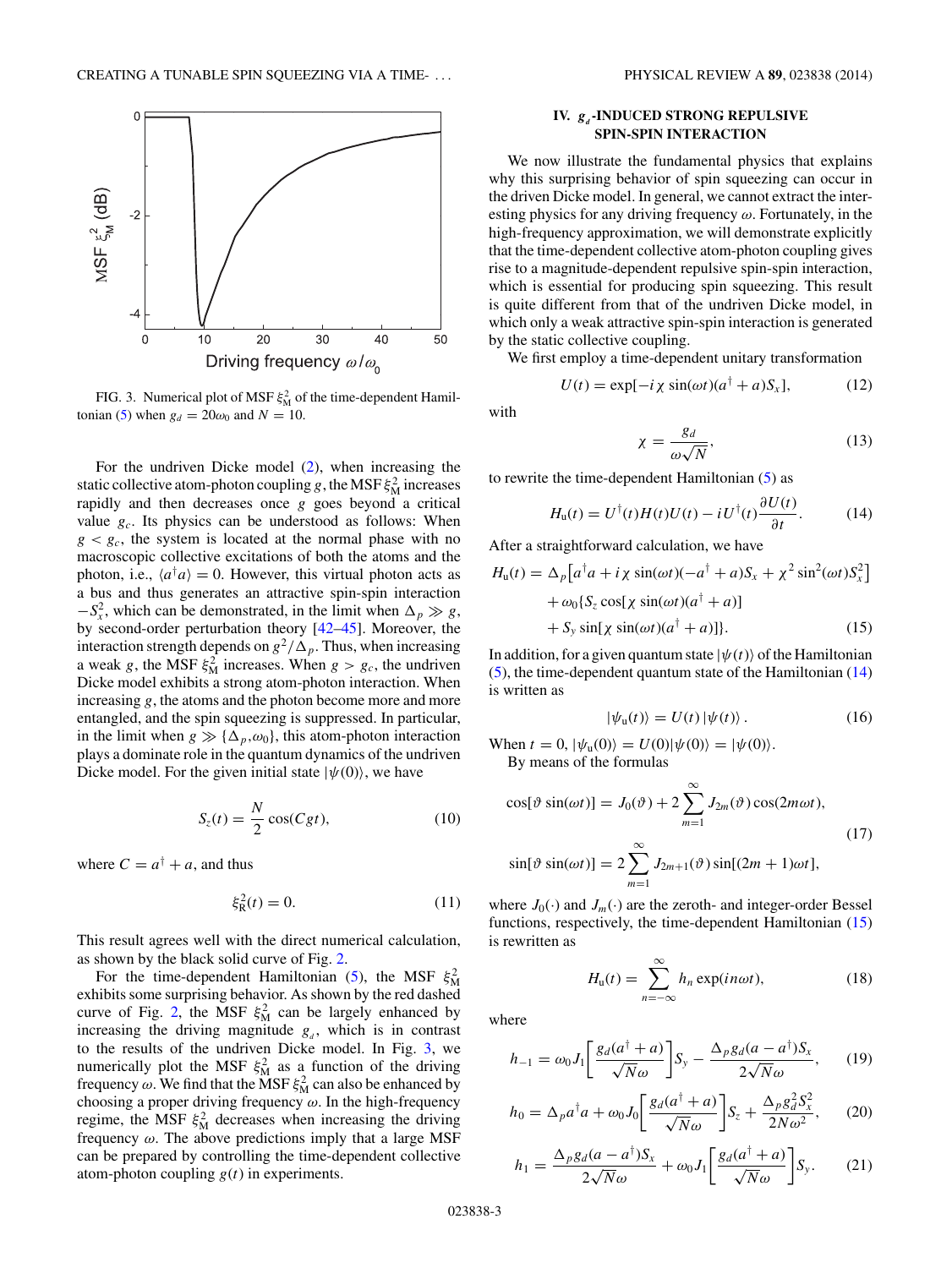<span id="page-3-0"></span>The other expressions for  $h_n$  ( $n \ge 2$ ) are too complicated to list here.

In the high-frequency approximation ( $\omega \gg {\{\Delta_n, \omega_0\}}$ ) [\[46\]](#page-5-0), we neglect all the time-dependent terms in the Hamiltonian [\(18\)](#page-2-0), in analogy with the standard rotating-wave approximation, and then obtain an effective time-independent Hamiltonian

$$
H_{\rm e} = \frac{q}{N} S_x^2 + \Delta_p a^\dagger a + \omega_0 J_0 \left[ \frac{g_d}{\sqrt{N}\omega} (a^\dagger + a) \right] S_z, \qquad (22)
$$

where

$$
q = \frac{\Delta_p g_d^2}{2\omega^2}.
$$
 (23)

The Hamiltonian (22) shows clearly that the time-dependent collective atom-photon coupling induces a repulsive spin-spin interaction (*q* > 0 for  $\Delta_p$  > 0), which can be controlled widely and independently by tuning the effective cavity frequency  $\Delta_p$  and, especially, the driving magnitude  $g_d$  and the driving frequency *ω*.

We emphasize that for the undriven Dicke model, the attractive spin-spin interaction  $-S_x^2$  is mediated by a virtual photon. As a result, its interaction strength is weak, and can be derived from second-order perturbation theory when  $\Delta_p \gg g$ [\[42–45\]](#page-5-0). However, the repulsive spin-spin interaction realized here arises from the driving photon under the high-frequency approximation, which needs to satisfy the following condition:  $\omega \gg {\{\Delta_p, \omega_0\}}$  (the condition  $\Delta_p \gg g$  in the undriven Dicke model is now relaxed). This means that the driving magnitude *gd* can reach the same order as the driving frequency *ω* and go beyond the effective cavity frequency  $\Delta_p$ . Thus, the corresponding interaction strength can reach a large value. For example, when the parameters are chosen as  $g_d = \omega = 2\pi \times 0.5$  GHz and  $\Delta_p = 0.1\omega = 2\pi \times 0.05$  GHz, then the repulsive spin-spin interaction strength becomes  $q = \Delta_p g_d^2/(2\omega^2) = 2\pi \times 250$  MHz, which is 2 to 3 orders larger than that of the undriven Dicke model [\[19,20\]](#page-5-0).

In order to further reveal the role of the generated repulsive spin-spin interaction  $q$ , in Fig. 4, we numerically compare the MSF  $\xi_{\text{M}}^2$  of the time-dependent Hamiltonian [\(5\)](#page-1-0) with that of the effective time-independent Hamiltonian (22). These results imply that the spin squeezing of the time-dependent Hamiltonian [\(5\)](#page-1-0) for the initial state  $|\psi(0)\rangle$  can be well described by the effective Hamiltonian  $(22)$  in the highfrequency approximation. That is, we can employ the effective time-independent Hamiltonian (22) to analyze the predictions in Figs. [2](#page-1-0) and [3.](#page-2-0)

It should be remarked that, for the time-independent Hamiltonian (22), there also exists a weak photon-induced spin-spin interaction in the *z* direction, apart from the repulsive spin-spin interaction  $qS_x^2/N$ . However, when the initial state is chosen as  $|\psi(0)\rangle = |S_z = -N/2\rangle \otimes |0\rangle$ , this photon-induced spin-spin interaction has almost no role in producing spin squeezing. This means that the repulsive spin-spin interaction is central for producing spin squeezing in the time-dependent Hamiltonian [\(5\)](#page-1-0), with the initial state  $|\psi(0)\rangle$ . When increasing the driving magnitude  $g_d$ , this repulsive spin-spin interaction *q* increases and reaches a large value. This strong repulsive spin-spin interaction *q* can significantly enhance the MSF  $\xi_M^2$ , as shown by the red dashed curve of Fig. [2.](#page-1-0) However, when



FIG. 4. (Color online) Numerical plot of MSF  $\xi_{\rm M}^2$  as a function of the driving magnitude  $g_d$ , when  $\omega = 20\omega_0$  and  $N = 10$ . Inset shows MSF  $\xi_{\text{M}}^2$  versus driving frequency  $\omega$ , when  $g_d = 20\omega_0$  and  $N = 10$ . In these figures, the black solid curves denote the results of the timedependent Hamiltonian [\(5\)](#page-1-0) and the red open symbols correspond to the results of the effective time-independent Hamiltonian (22).

increasing the driving frequency  $\omega$ , the repulsive spin-spin interaction *q* becomes weaker and, correspondingly, the MSF  $\xi_{\rm M}^2$  decreases, as shown in Fig. [3.](#page-2-0)

# **V. A LARGE SQUEEZING FACTOR IN EXPERIMENTS**

In this section, we evaluate the MSF  $\xi_{\rm M}^2$  by considering current experimental parameters, especially with a large atom number. For a large atom number  $N \sim 10^4$ , the MSF  $\xi_M^2$  is hard to obtain numerically. Fortunately, in such a case, we hard to obtain numerically. Fortunately, in such a case, we<br>have  $g_d/(\sqrt{N}\omega) \rightarrow 0$ . This implies that the effective timeindependent Hamiltonian (22) becomes

$$
H_{\rm e} = \frac{q}{N}S_x^2 + \omega_0 S_z.
$$
 (24)

When  $\omega_0 \gg q/N$ , the MSF  $\xi_M^2$  for the Hamiltonian (24) can be derived explicitly from the frozen-spin approximation [\[2\]](#page-5-0).

In terms of the Heisenberg equation of motion, we obtain

$$
\dot{S}_x = -\omega_0 S_y,
$$
  
\n
$$
\dot{S}_y = -\frac{q}{N} (S_z S_x + S_x S_z) + \omega_0 S_x.
$$
\n(25)

For the given initial state  $|\psi(0)\rangle = |S_z = -\frac{N}{2}\rangle$ ,  $\langle S_y(0)\rangle =$  $\langle S_x(0) \rangle = 0$ , and  $\langle S_y^2(0) \rangle = \langle S_x^2(0) \rangle = N/4$ . In general, the differential equations  $(25)$  cannot be solved analytically. However, when  $\omega_0 \gg q/N$ ,  $2\langle S_z(t) \rangle/N$  remains approximately unchanged under the initial state  $|\psi(0)\rangle$ , as shown in Fig. [5.](#page-4-0) This implies that we can make an approximation by replacing *S<sub>z</sub>* by −*N/*2, which leads to the harmonic solutions

$$
S_x(t) \simeq S_x(0)\cos(\eta t) + \frac{\omega_0}{\eta} S_y(0)\sin(\eta t),
$$
  
\n
$$
S_y(t) \simeq S_y(0)\cos(\eta t) - \frac{\eta}{\omega_0} S_x(0)\sin(\eta t),
$$
\n(26)

where

$$
\eta = \sqrt{\omega_0(\omega_0 + q)}.\tag{27}
$$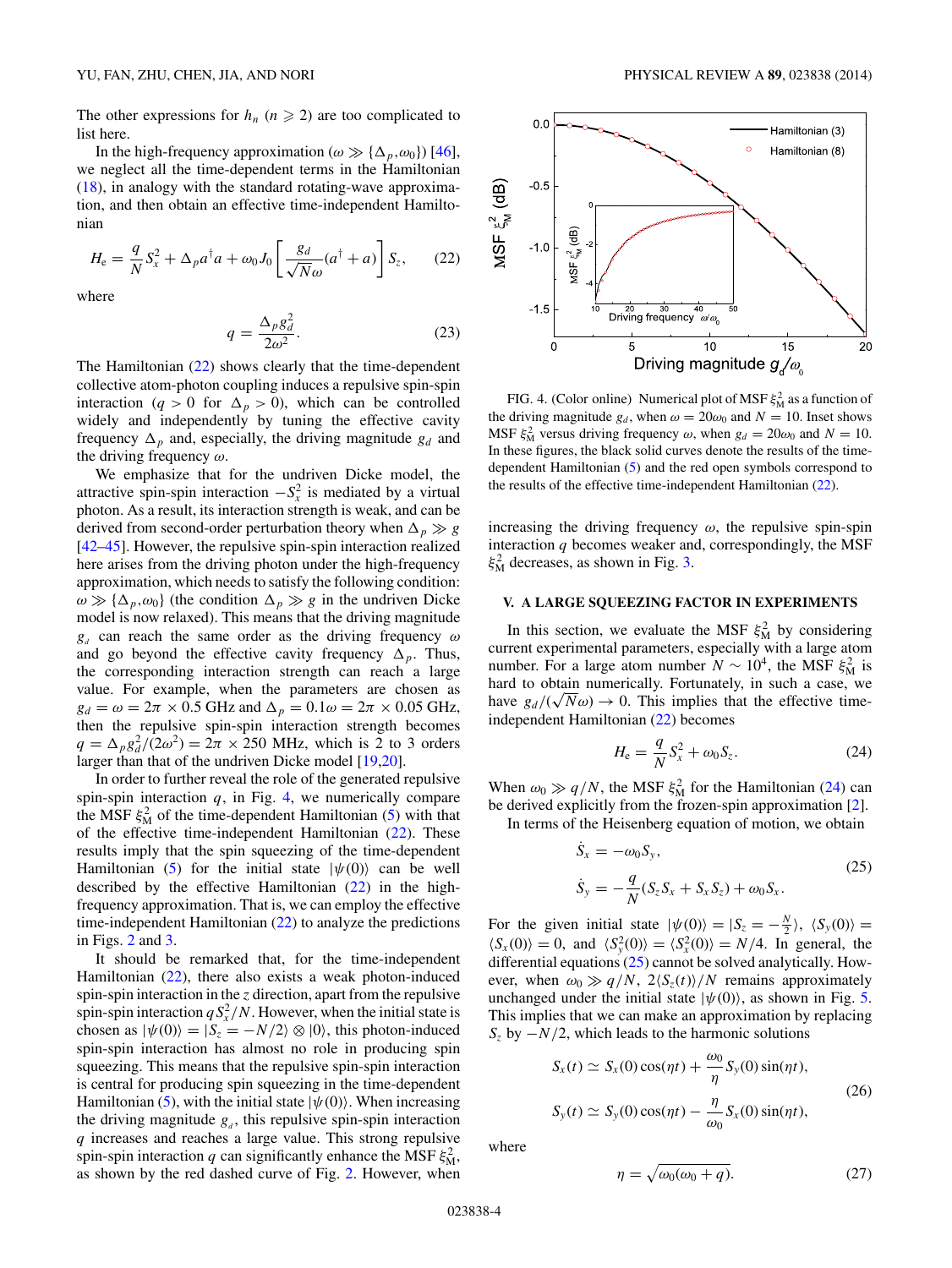<span id="page-4-0"></span>

FIG. 5. (Color online) Quantum dynamics of  $2\langle S_z(t) \rangle/N$  for the different spin-spin interaction strengths:  $q/N = 0.01\omega_0$ ,  $q/N =$  $0.1\omega_0$ , and  $q/N = \omega_0$ , when  $N = 100$ .

Based on Eq.  $(26)$ , we have

$$
\Delta S_x^2(t) = \frac{N}{4} \bigg[ \cos^2(\eta t) + \frac{\omega_0^2}{\eta^2} \sin^2(\eta t) \bigg],
$$
  

$$
\Delta S_y^2(t) = \frac{N}{4} \bigg[ \cos^2(\eta t) + \frac{\eta^2}{\omega_0^2} \sin^2(\eta t) \bigg].
$$
 (28)

Since  $\eta > \omega_0$ , the reduced spin fluctuations occur in the *x* direction, i.e., the definition of spin squeezing,  $\xi_R^2(t) =$  $N \Delta S_{\vec{n}_\perp}^2(t) / |S(t)|^2$ , becomes

$$
\xi_x^2(t) = \frac{4\Delta S_x^2(t)}{N}.
$$
 (29)

Substituting the expression  $\Delta S_x^2(t)$  in Eq. (28) into Eq. (29) and then choosing

$$
t = \frac{(2n+1)\pi}{2\omega} \ (n = 0, 1, 2, \dots), \tag{30}
$$

the MSF is finally obtained by

$$
\xi_{\rm M}^2 = \frac{\omega_0^2}{\eta^2} = \frac{1}{1 + q/\omega_0},\tag{31}
$$

which agrees with the direct numerical calculation, as shown in Fig. 6.

It can be seen from Eq.  $(31)$  that, when increasing the driving magnitude  $g_d$ , the MSF  $\xi_{\rm M}^2$  increases (red dashed curve in Fig. [2\)](#page-1-0), but decreases when increasing the driving frequency  $\omega$  (Fig. [3\)](#page-2-0). In addition, Eq. (31) also shows that the MSF  $\xi_{\text{M}}^2$  is independent of atom number *N*. In fact, the value of the atom number *N* restricts the upper limits of the repulsive spin-spin interaction strength  $q$ , since Eq.  $(31)$  is valid for  $q \ll N\omega_0$ . When  $N = 10^4$ , we approximately take  $q = 10^3 \omega_0$ , which becomes  $q = 10^4 \omega_0$  when  $N = 10^5$ . This means that, using current experimental parameters with  $N = 10^5$ , the MSF reaches 40 dB (30 dB for  $N = 10^4$ ). When  $\omega_0 \sim q/N$  or  $\omega_0$  < *q/N*, the analytical expression in Eq. (31) is invalid. However, with decreasing  $\omega_0$ , the MSF increases [\[2,3\]](#page-5-0).



FIG. 6. (Color online) The MSF  $\xi_{\text{M}}^2$  as a function of the driving magnitude  $g_d$ , when  $\omega = 20\omega_0$  and  $N = 100$ . Inset shows MSF  $\xi_M^2$ versus the driving frequency  $\omega$ , when  $g_d = 20\omega_0$  and  $N = 10$ . In these figures, the black solid curves denote the direct numerical calculation of the effective time-independent Hamiltonian [\(24\)](#page-3-0), and the red open symbols correspond to the analytical results in Eq.  $(31)$ .

In multicomponent BECs, the spin-spin interactions can also be realized by controlling the direct atom-atom collision interactions. In principle, this effective spin-spin interaction can be tuned by a magnetic-field-dependent Feshbach resonant technique [\[47\]](#page-5-0). However, similar to the result of the undriven Dicke model, its strength is also weak (from kHz to MHz) and is far smaller than our prediction (∼ several hundred MHz). As a result, the generated MSF is also far smaller than our result (40 dB).

#### **VI. POSSIBLE EXPERIMENTAL OBSERVATIONS**

Here we briefly discuss how to possibly observe these results in experiments. As an example, we consider the  $D_2$ line of <sup>87</sup>Rb. The two stable ground states,  $|G_1\rangle$  and  $|G_2\rangle$  in our proposal, are chosen as two hyperfine substates of 5*S*1*/*2, i.e.,  $|F = 1, m_F = -1$  =  $|G_1\rangle$  and  $|F = 2, m_F = 2$  =  $|G_2\rangle$ , with a splitting  $\sim$ 2 $\pi$  × 6.8 GHz; whereas the virtual excited states  $|1\rangle$  and  $|2\rangle$  can be chosen as two of the hyperfine substates in the  $5P_{1/2}$  excited state. The decay rates for the 5P<sub>1/2</sub> excited state and the photon are given by  $\gamma =$  $2\pi \times 3$  MHz and  $\kappa = 2\pi \times 1.3$  MHz, respectively [\[48\]](#page-5-0).

In addition, by controlling the frequency  $\omega'_b$ , which is close to the frequency  $\omega_b$  of the energy level  $|G_2\rangle$ , the effective atom frequency is of the order of several hundred kHz. Moreover, the repulsive spin-spin interaction strength *q* can be of the order of a GHz by independently manipulating the intensities of the classical driving lasers. For example, when the parameters are chosen as  $g_d = \omega = 2\pi \times 0.5$  GHz and  $\Delta_p = 0.1\omega =$  $2\pi \times 0.05$  GHz, then  $q = \Delta_p g_q^2/(2\omega^2) = 2\pi \times 250$  MHz. Therefore, the condition  $q = 10^4 \omega_0$  for achieving the MSF  $\xi_{\rm M}^2$  = 40 dB can be satisfied. Moreover, the shortest time for generating the MSF is  $t = \pi/(2\omega) = 0.5$  ns  $\ll \tau_a = 1/\gamma$ 53 ns. This means that the large spin squeezing can be well realized within the atom decay time *τa*.